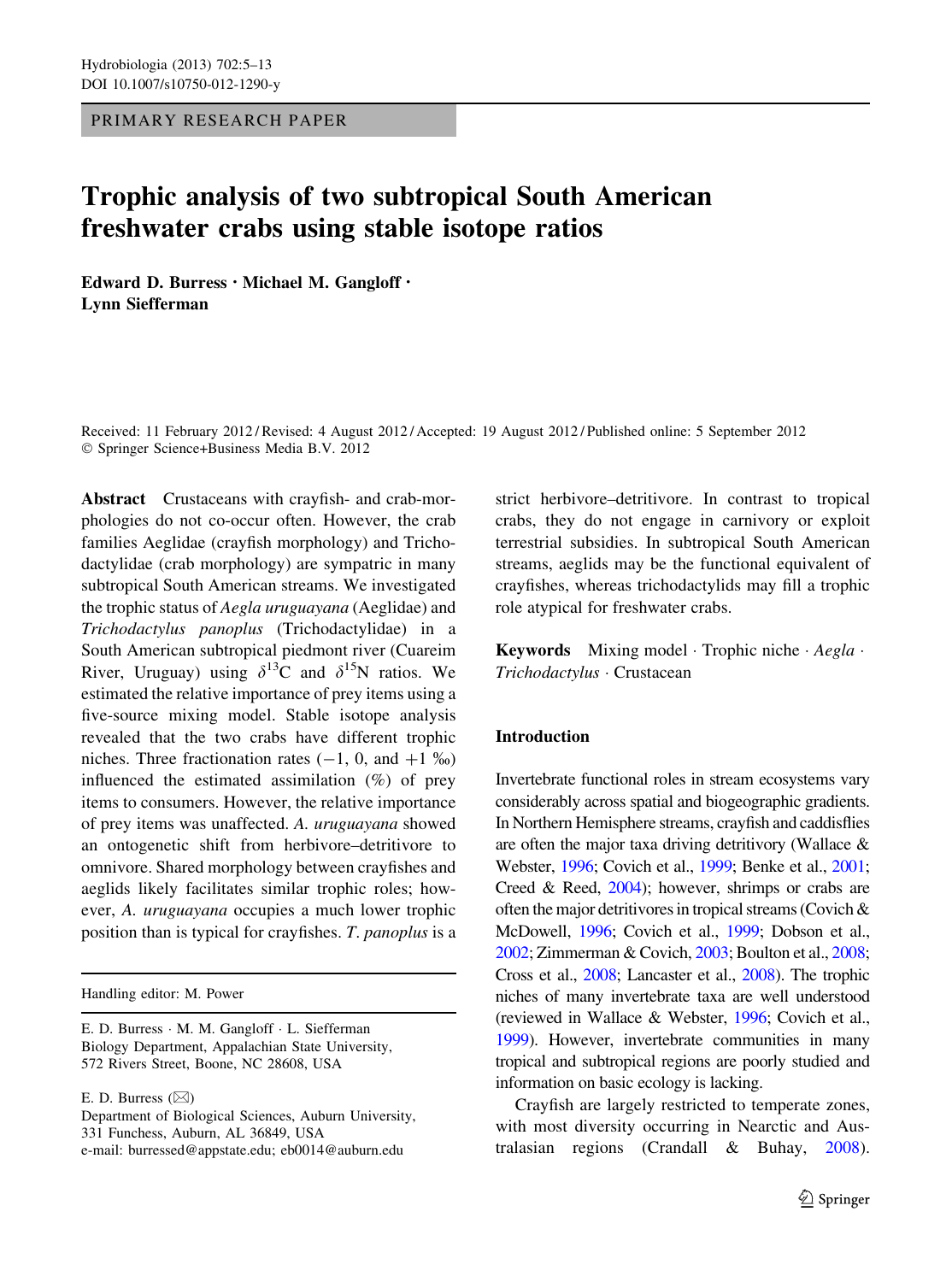The distribution of Southern Hemisphere crayfishes is associated with the Gondwanan breakup (Toon et al., [2010\)](#page-8-0). Crayfishes are often integral components of stream communities and have been shown to affect plant and animal community composition (Creed, [1994;](#page-7-0) Creed & Reed, [2004](#page-7-0)), organic matter processing (Parkyn et al., [2001\)](#page-8-0), and transport of terrestrial resources into the aquatic food web (France, [1996](#page-7-0)). Crayfishes are generally considered omnivorous (Creed, [1994](#page-7-0); Bondar et al., [2005\)](#page-7-0) but often show ontogenetic shifts to carnivory (Gutiérez-Yurrita et al., [1998\)](#page-8-0) and may function as predators in some systems (Parkyn et al., [2001](#page-8-0)). In contrast, the global distribution of freshwater crabs is largely restricted to Neotropical and Oriental regions (Yeo et al., [2008](#page-8-0)). Crabs also influence organic matter processing (Hill & O'Keefe, [1992;](#page-8-0) Lancaster et al., [2008\)](#page-8-0) and transport of terrestrial resources into the aquatic food web (Covich & McDowell, [1996;](#page-7-0) Lancaster et al., [2008\)](#page-8-0). Crabs are typically omnivorous in tropical streams (March & Pringle, [2003](#page-8-0); Lancaster et al., [2008](#page-8-0)), although ontogenetic shifts from carnivory to herbivory– detritivory may be common (Hill & O'Keefe, [1992](#page-8-0); Marijnissen et al., [2009](#page-8-0)). Many species forage on land (Dobson, [2004](#page-7-0)) and often exploit unusual terrestrial resources such as ants (Lancaster et al., [2008\)](#page-8-0) and palm fruits (A. P. Covich, personal communication). Both crayfishes and crabs are particularly key components of high-gradient stream communities (March & Pringle,  $2003$ ; Creed & Reed,  $2004$ ; Lancaster et al., [2008\)](#page-8-0). Crayfishes and crabs have a conspicuously

allopatric distribution and share many functional roles in freshwater communities.

Freshwater crabs are found throughout South American subtropical rivers, one with typical crab morphology (Trichodactylidae) and the other with crayfish morphology (Aeglidae) (Fig. 1). In general, these two morpho-types are not thought to co-occur (Rodríguez,  $1986$ ), so this region provides a unique system for a comparative analysis of their trophic niches. In allopatry, crayfishes and crabs often exert similar trophic and functional roles. In sympatry, that scenario seems unlikely, particularly considering that these taxa occur in high densities (Collins et al., [2006,](#page-7-0) [2007\)](#page-7-0), ensuring frequent interactions. The trophic roles of both groups are poorly understood. Bueno & Bond-Buckup [\(2004](#page-7-0)) described two aeglids in southern Brazil as omnivorous and noted increased carnivory in larger individuals. Collins et al. ([2007\)](#page-7-0) reported Aegla uruguayana and Trichodactylus borellianus in an Argentinean stream as herbivores– algivores. Castro-Souza & Bond-Buckup ([2004\)](#page-7-0) found that there was no seasonal variation in the trophic role of aeglids, perhaps due to the historically dry climate associated with subtropical South America (Iriondo, [1999\)](#page-8-0) restricting seasonal resource fluxes. Furthermore, crabs are important prey items for a variety of aquatic and terrestrial animals in South American streams (Collins et al., [2006;](#page-7-0) Collins et al., [2007;](#page-7-0) Bond-Buckup et al., [2008\)](#page-7-0) and are thus potentially important links between aquatic and terrestrial ecosystems.

Fig. 1 Preserved specimens of a Trichodactylus panoplus and b Aegla uruguayana collected from the Rio Cuareim, Uruguay. Voucher specimens are deposited in the Auburn University Natural History Museum and Learning Center (Auburn, AL): A. uruguayana (AUM 22709) and T. panoplus (AUM 22710). Scale bar 1 cm

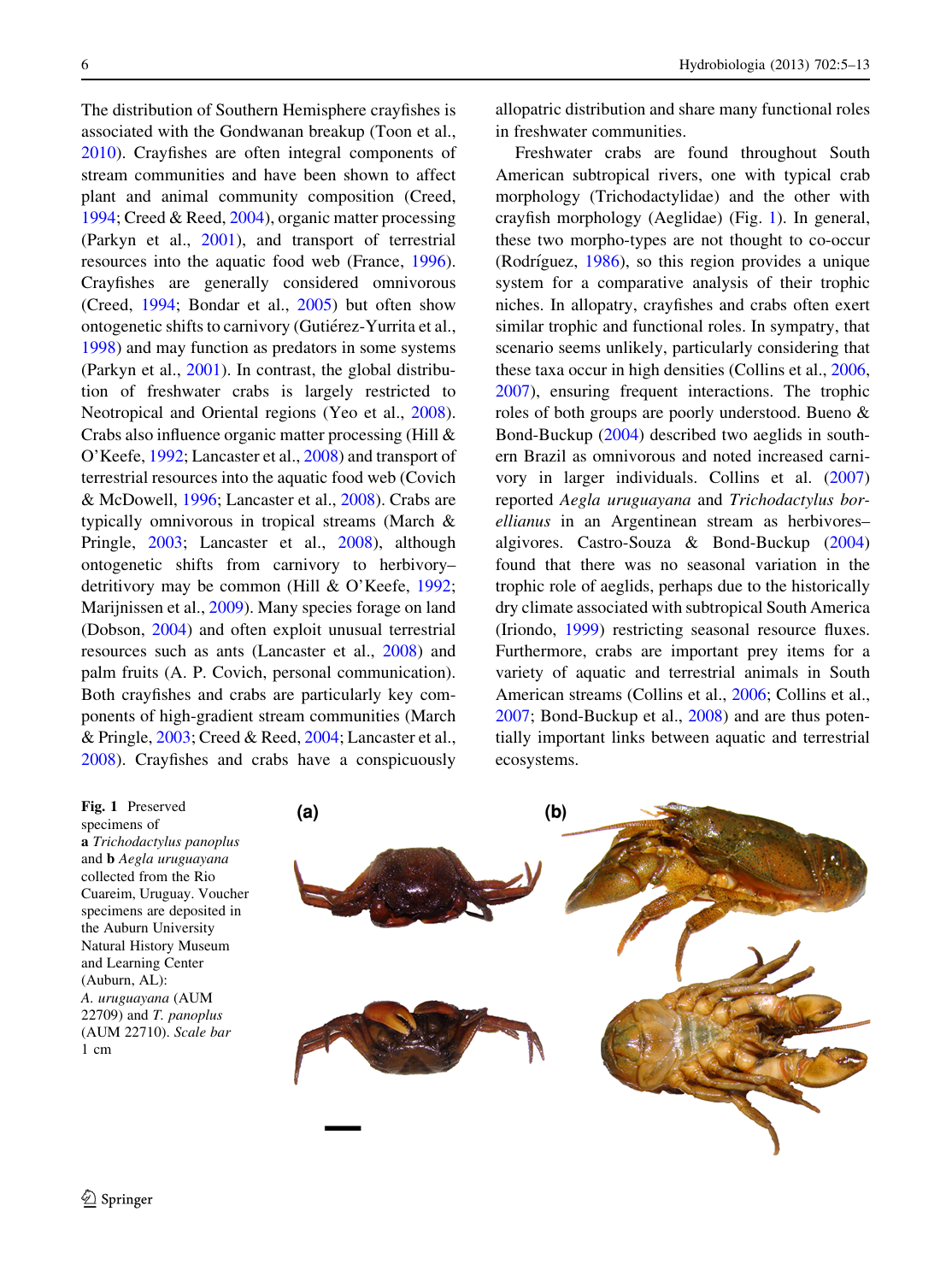We investigated the trophic niche of two sympatric crabs, Aegla uruguayana and Trychodactylus panoplus, in the Rio Cuareim, a subtropical South American piedmont stream in northwestern Uruguay using stable isotope ratios. Our objectives were twofold. Our first goal was to compare the trophic niche of crabs with both morphologies (crayfish and crab) with prior literature in systems where they occur in allopatry, such as temperate streams (crayfishes) and tropical streams (crabs). Our second goal was to evaluate the trophic position of both crabs relative to the invertebrate food web. We hypothesized that aeglids and trichodactylids occupy distinct trophic niches and that the convergent morphology of aeglids and crayfishes would be conducive to occupying similar trophic niches.

#### Methods

Our study area, the Rio Cuareim, is located in subtropical South America (Iriondo, [1999\)](#page-8-0) and drains northwestern Uruguay and southwestern Brazil and is a major tributary to the middle Rio Uruguay (Fig. 2). We manually sampled crabs and potential food items from the upper Rio Cuareim, Uruguay, in November 2010. We recorded carapace length (CL) for Aegla and carapace width (CW) for Trichodactylus (according to convention for their respective morphologies). We fasted specimens for 72 h to allow for gut clearing and

then froze specimens in the field and later stored them at  $-80$  °C. Biofilm and debris were rinsed from macrophytes, and algae were cleaned of debris using a microscope. Leaf litter was rinsed of debris and invertebrates, but our samples are considered inclusive of associated microbes.

Whole specimens were lyophilized until dry and ground into a homogenous mixture (Anderson & Cabana, [2007\)](#page-7-0). Weighed samples (0.6–1.2 mg) were then transferred into Ultra-Pure tin capsules (Costech Analytical Technologies, Valencia, CA). Stable isotope ratios were analyzed at the Colorado Plateau Stable Isotope Laboratory (Northern Arizona University, Flagstaff, AZ). Isotope values are expressed in delta notation  $(\%_0)$ , which represents deviation from universal standards. Delta notation is calculated as  $[(R_{\text{sample}}/R_{\text{standard}}) - 1] \times 1000$ , where  $R = {}^{13}C/{}^{12}C$ or  $15N/14N$  (see DeNiro & Epstein, [1978;](#page-7-0) Post, [2002](#page-8-0)).

We use a three factor (juvenile and adult A. uruguayana, and T. panoplus) one-way analysis of variance (ANOVA) and Tukey's post-hoc tests separately for  $\delta^{13}C$  and  $\delta^{15}N$  isotope ratios. We did not encounter small T. panoplus. Their densities may either be extremely low due to predation (Collins et al., [2006](#page-7-0); Collins et al., [2007](#page-7-0); Bond-Buckup et al., [2008\)](#page-7-0) or they may utilize different habitats (e.g., deep water) that were not surveyed.

The most abundant prey items were sampled based on preliminary surveys and with consideration to the

Fig. 2 The Rio Uruguay Drainage and the study site, the Rio Cuareim basin (bold) located in subtropical South America. Aegla uruguayana and Trichodactylus panoplus were collected in the headwaters of the Rio Cuareim, along the border of Uruguay and Brazil

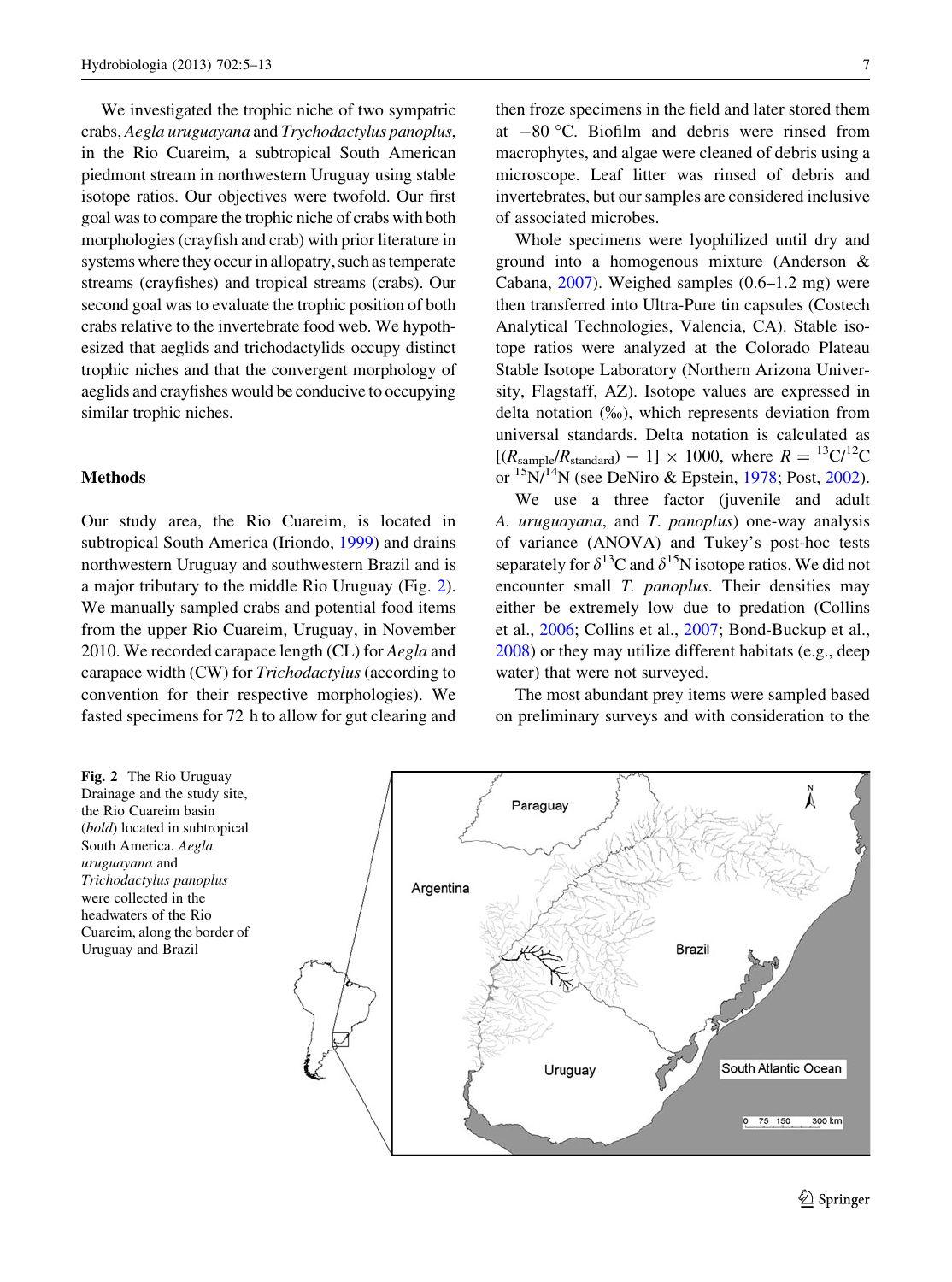prey items described by Bueno & Bond-Buckup [\(2004](#page-7-0)). All potential prey items were collected from littoral zones where aeglids and trichodactylids were abundant. Detritus samples are primarily terrestrial leaf based (Casearia sylvestris). The only common macrophyte in the Rio Cuareim was Hydrilla, which has a patchy distribution. We sampled filamentous green algae from rock surfaces using a scalpel. Filament lengths were 1–3 cm and had a patchy distribution. We sampled seven invertebrates assumed to be representative of the invertebrate food web.

We used a five-source  $\delta^{13}$ C and  $\delta^{15}$ N mixing model (Phillips & Gregg, [2003](#page-8-0)) to estimate percent contribution of potential prey items (Table 1) to A. uruguayana and T. panoplus diets. Mass balance tolerance was set to 0.3  $\%$  and source increment was set to 1  $\%$ (Hoeinghaus & Davis, [2007\)](#page-8-0). Fractionation is the relative change in stable isotope ratios across a trophic transfer (from prey to consumer) and is possibly the primary assumption involved in stable isotope interpretation (reviewed in Gannes et al., [1997](#page-7-0); Post, [2002\)](#page-8-0). We corrected for  $\delta^{15}N$  fractionation using the mean rate of 2.54 ‰ reported from a meta-analysis of fractionation rates (Vanderklift & Ponsard, [2003\)](#page-8-0) and accepted for marine crabs (Hoeinghaus & Davis, [2007\)](#page-8-0). Mixing models are particularly sensitive to the fractionation value incorporated into the model. Additionally, isotopic fractionation has been shown to be variable in marine crabs, particularly  $\delta^{13}$ C fractionation (Frantle et al., [1999\)](#page-7-0). Therefore, we report mixing model estimations based on three  $\delta^{13}$ C fractionation corrections  $(+1, 0, \text{ and } -1 \text{ %})$ . These rates encompass accepted fractionation rates for marine crabs  $(0 \, \frac{\omega}{\omega})$ ; Hoeinghaus & Davis, [2007\)](#page-8-0) and liberal enrichment  $(+1 \%)$  and depletion  $(-1 \%)$  alternatives that span the variation reported in marine crabs (Frantle et al., [1999](#page-7-0)). Variation in fractionation results from consuming items with high- (i.e., plants) and low- (i.e., animals) C/N ratios (Rudnick & Resh, [2005;](#page-8-0) Lancaster et al., [2008](#page-8-0)). Because aeglids and trichodactylids do not consume all invertebrates we sampled (e.g., belostomatids; Bueno & Bond-Buckup, [2004](#page-7-0); Collins et al., [2007](#page-7-0)), we included only the most representative prey items in our model (leptophlebiids and hydropsychids; Bueno & Bond-Buckup, [2004](#page-7-0); Collins et al., [2007\)](#page-7-0). Because these two prey items display different  $\delta^{15}N$  signatures, we did not pool them (i.e., Phillips et al., [2005](#page-8-0)). Collectively, they should represent the spatial range between grazers and collectors and provide an estimation of invertebrate contributions to aeglid and trichodactylid diets. For all additional statistical analyses, we used SPSS (ver. 17.0; SPSS, Inc., Chicago, IL). Species were identified using meristics outlined in Martin & Abele ([1988](#page-8-0)) for A. uruguayana and Magalhaes ([2003](#page-8-0)) for T. panoplus. Voucher specimens are deposited in the Auburn University Natural History Museum and Learning Center (Auburn, AL): A. uruguayana (AUM 22709) and T. panoplus (AUM 22710).

### Results

Potential food sources (algae, leaf litter, macrophytes, and benthic invertebrates) displayed distinct isotopic signatures (Table 1) allowing for high-source discrimination by the mixing model. Juvenile (CL 10.8  $\pm$ 1.1 mm) and adult A. *uruguayana*  $(27.27 \pm 1.8 \text{ mm})$ displayed significantly different  $\delta^{13}$ C ratios (P < 0.0001; Fig. [3](#page-4-0)), suggesting a shift in the relative importance of C sources. There was no significant difference in  $\delta^{15}N$ ratios of juveniles and adults ( $P > 0.05$ ; Fig. [3](#page-4-0)), suggesting A. uruguayana feeds within the same trophic level in both life stages. Mixing model results suggest that generally two prey items are obligate for each class regardless of the  $\delta^{13}$ C fractionation rate used in the model (Table [2](#page-5-0)). Aquatic macrophytes were the only primary food item of juvenile Aegla but they secondarily assimilated algae, detritus, and larval insects (Table [2\)](#page-5-0). Adult Aegla primarily assimilated detritus and larval insects. T. panoplus (CW 12.6  $\pm$  2.7 mm) displayed

| <b>Table 1</b> Stable isotope<br>ratios (mean $\pm$ SD) of<br>potential prey items of<br>Aegla uruguayana and<br><i>Trichodactylus panoplus</i> in<br>the Rio Cuareim, Uruguay | <b>Sources</b>    | n  | C/N            | $\delta^{13}C$  | $\delta^{15}N$ |
|--------------------------------------------------------------------------------------------------------------------------------------------------------------------------------|-------------------|----|----------------|-----------------|----------------|
|                                                                                                                                                                                | Filamentous algae | 5  | $12.1 \pm 0.1$ | $-20.6 \pm 0.4$ | $7.5 \pm 0.6$  |
|                                                                                                                                                                                | Leaf Litter       | 3  | $22.9 \pm 1.4$ | $-23.5 \pm 0.1$ | $3.1 \pm 0.3$  |
|                                                                                                                                                                                | Hydrilla          | 3  | $23.0 \pm 2.2$ | $-16.9 \pm 0.5$ | $6.6 \pm 0.6$  |
|                                                                                                                                                                                | Hydropsychidae    | 20 | $5.4 \pm 0.1$  | $-21.1 \pm 0.4$ | $10.5 \pm 0.3$ |
|                                                                                                                                                                                | Leptophlebiidae   | 16 | $5.7 \pm 0.7$  | $-20.8 \pm 0.6$ | $9.3 \pm 0.2$  |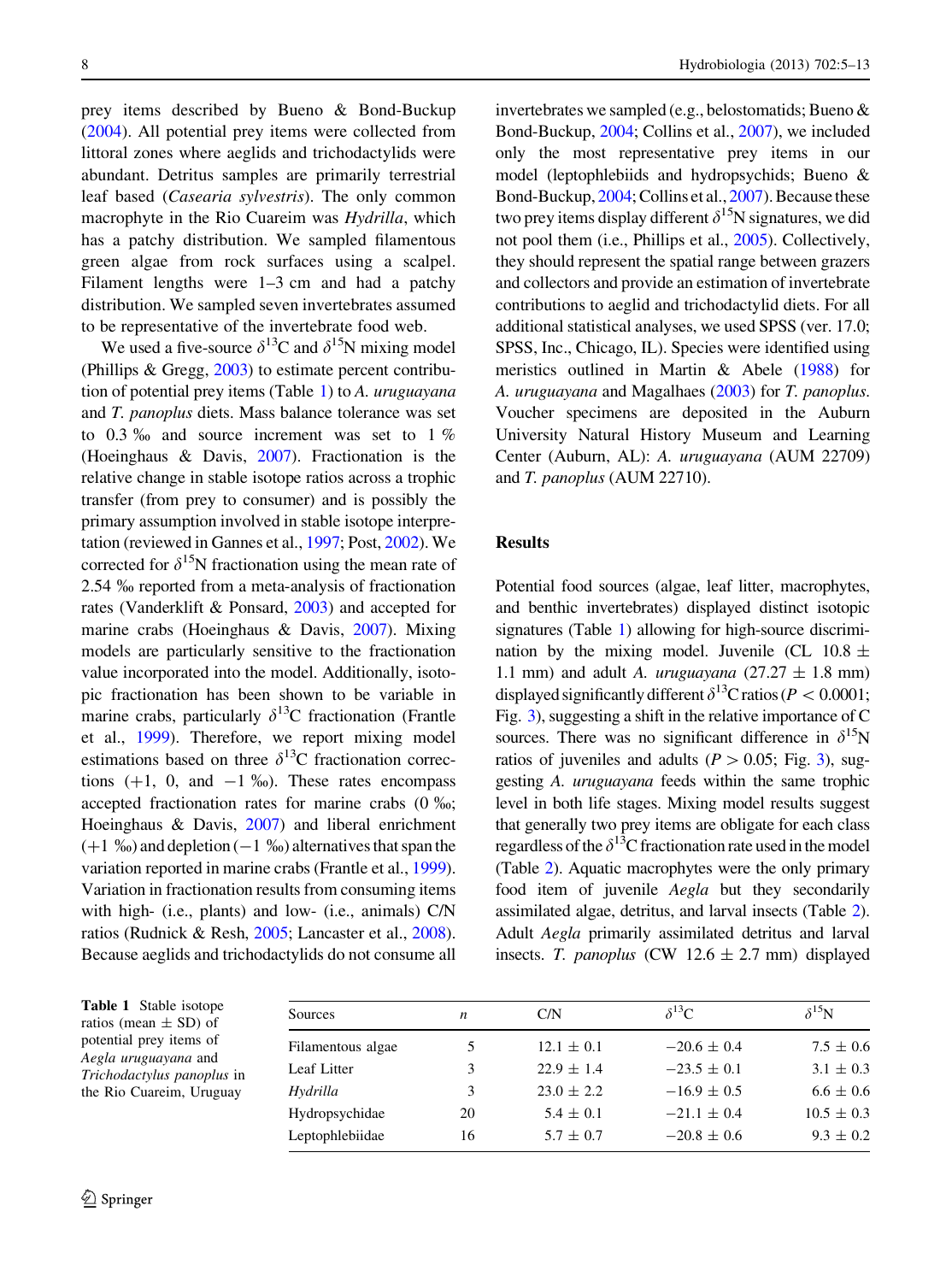<span id="page-4-0"></span>

Fig. 3 Results of ANOVA post-hoc (Tukey HSD) comparisons (for  $\delta^{15}N$  and  $\delta^{13}C$ ) between juvenile (*n* = 9) and adult (*n* = 8) Aegla uruguayana and Trichodactylus panoplus ( $n = 6$ ) from the Rio Cuareim, Uruguay. Stable isotope ratios are mean  $\pm$  SD. Letters denote significant comparisons

significantly different  $\delta^{15}N$  ratios than juvenile  $(P = 0.004)$  and adult  $(P = 0.036)$  A. uruguayana (Fig. 3). There was a significant difference in  $\delta^{13}$ C ratios between *T. panoplus* and adult *A. uruguayana*  $(P = 0.005)$ , but not between *T. panoplus* and juvenile A. *uruguayana* ( $P > 0.05$ ; Fig. 3). Because there were not distinct size classes for Trichodactylus (CW 9.1–15.5 mm), we could not adequately analyze ontogenetic diet shifts. However, using regressions, we found no significant relationship between carapace width and  $\delta^{13}C$  ( $R^2 = 0.06$ ,  $F_{2,6} = 0.33$ ,  $P = 0.59$ ) or  $\delta^{15}N$  ratios  $(R^{2} = 0.18, F_{2,6} = 1.12, P = 0.34)$ , nor did we find a significant relationship between  $\delta^{13}$ C and  $\delta^{15}$ N ratios  $(R^{2} = 0.08, F_{2.6} = 0.42, P = 0.55)$ . Compared to other invertebrate taxa, both crabs displayed relatively lowtrophic positions (Fig. [4\)](#page-5-0).

Our data demonstrate that the proportion  $(\%)$  of estimated assimilation was influenced by the fractionation rate incorporated into the mixing model. Prey item assimilation often varied 20–30 % and up to 50 % depending upon assumed fractionation rates (Table [2](#page-5-0)). However, the relative importance of prey items was unaffected by fractionation assumptions. The most important or obligate (i.e., 1st–99th percentile does not zero) items were conserved across multiple fractionation rates (Table [2\)](#page-5-0). For example, T. panoplus displayed obligate assimilation of macrophytes and detritus in all models.

#### Discussion

Stable isotopes reveal that aeglids and trichodactylids have different trophic niches in the Rio Cuareim, but that there is an ontogenetic component to their trophic relationship. A. uruguayana shifts from herbivore–detritivore as juveniles to omnivore as adults. A. uruguayana share many trophic characteristics with crayfishes and may be functional equivalents in subtropical South American streams. T. panoplus are superficially similar to shrimps and crabs in tropical systems in that they are herbivore– detritivores. However, in contrast to many tropical crabs, trichodactylids do not appear to engage in carnivory. Both subtropical crabs also have lower trophic positions than their temperate or tropical counterparts. Mixing models indicate that fractionation correction influences the relative assimilation (%) of prey items by freshwater crabs but does not change the relative importance of prey items.

Aegla uruguayana exhibit ontogenetic diet shifts and assimilate a larger proportion of invertebrates in later life stages, a pattern also shared with subtropical A. platensis and A. ligulata (Bueno & Bond-Buckup, [2004\)](#page-7-0) and temperate crayfish (Gutiérez-Yurrita et al., [1998\)](#page-8-0). A. ligulata shift from consuming  $\sim 8 \%$ invertebrates (by volume) to 20 % throughout ontogeny and A. platensis from 8.5 to 10.5 % (Bueno & Bond-Buckup, [2004\)](#page-7-0). This is lower than the estimated 16.5–43 % for A. uruguayana according to our isotopic analyses. However, in crayfish, estimated assimilation of invertebrates can be higher than consumption (Hollows et al., [2002\)](#page-8-0). This is likely due to preferential assimilation of invertebrates compared to lower quality foods (Whiteledge & Rabeni, [1997\)](#page-8-0), such as detritus, which is the primary diet item for A. uruguayana. The contribution ranges (1st–99th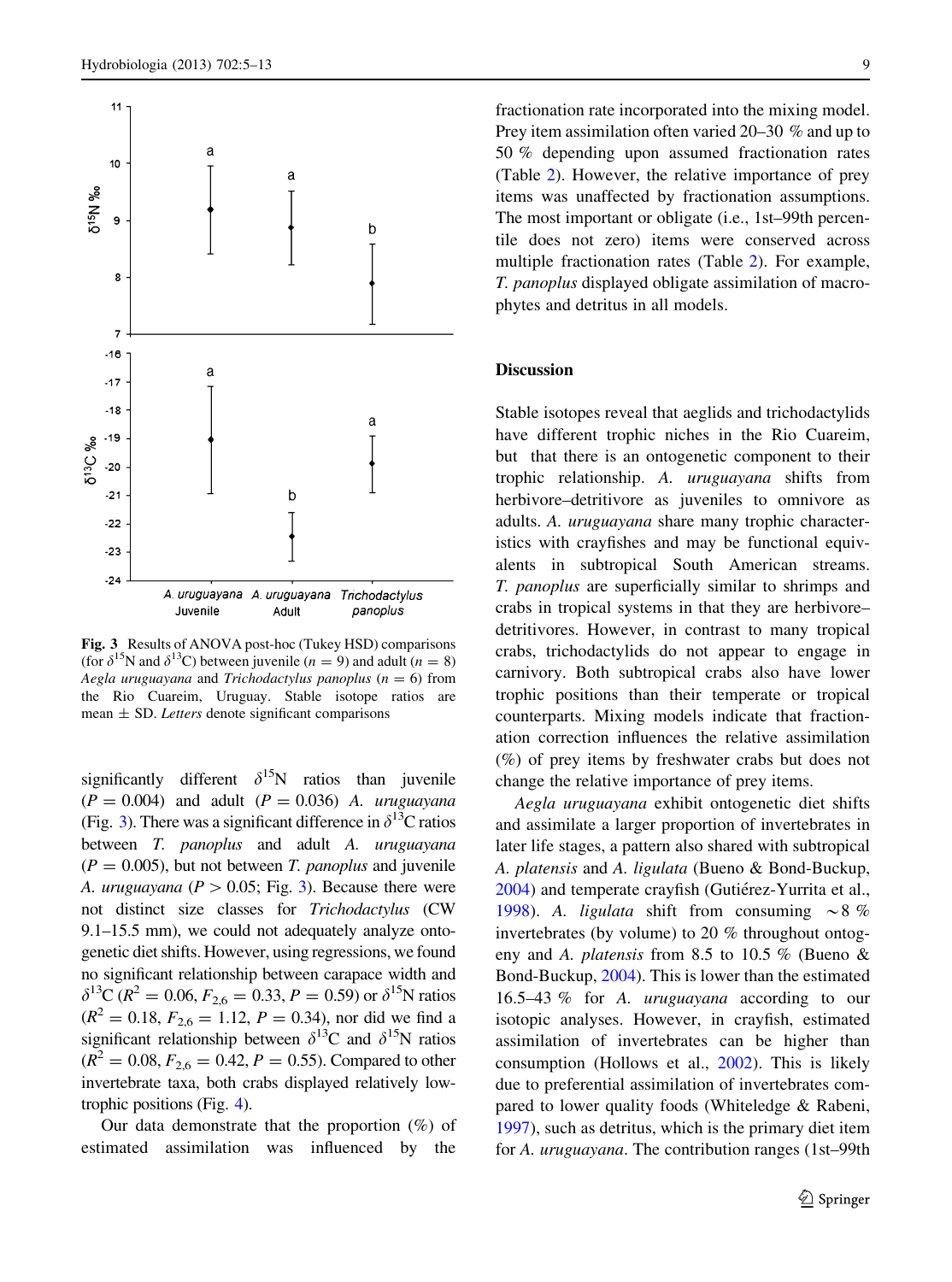| Food source          | Juvenile A. uruguayana | Adult A. uruguayana | T. panoplus     |
|----------------------|------------------------|---------------------|-----------------|
| $-1 \delta^{13}C$ ‰  |                        |                     |                 |
| Algae                | $21.2(0-61)$           | $0.3(0-1)*$         | $11.3(0-35)$    |
| Macrophyte           | $34.6(21-46)$          | $0(0-0)*$           | $29.7(20-39)$   |
| Detritus             | $22.5(11-32)$          | $60(59-61)*$        | $47.8(40-55)$   |
| Hydropsychidae       | $9.3(0-27)$            | 39.3 $(39-40)*$     | $4.8(0-15)$     |
| Leptophlebiidae      | $12.3(0-36)$           | $0.3(0-1)*$         | $6.5(0-20)$     |
| 0 $\delta^{13}C$ ‰   |                        |                     |                 |
| Algae                | $15.3(0-45)$           | $4.9(0-18)$         | $6.1(0-21)$     |
| Macrophyte           | 53.8 $(43-63)$         | $0.9(0-4)$          | $48.3(41 - 56)$ |
| Detritus             | $14.5(5-22)$           | $51.2(47-55)$       | 39.4 (34-46)    |
| Hydropsychidae       | $7.6(0-23)$            | $29.9(3-47)$        | $2.9(0-43)$     |
| Leptophlebiidae      | $8.9(0-27)$            | $13.1(0-43)$        | $3.4(0-12)$     |
| $+1 \delta^{13}C \%$ |                        |                     |                 |
| Algae                | $9.5(0-30)$            | $23.6(0-65)$        | $2.0(0-8)$      |
| Macrophyte           | $73.9(65 - 82)$        | $10.5(0-22)$        | $65.3(61-71)$   |
| Detritus             | $6.9(0-14)$            | $38.5(26-48)$       | $31(28-34)$     |
| Hydropsychidae       | $4.1(0-14)$            | $11.8(0-33)$        | $0.7(0-3)$      |
| Leptophlebiidae      | $5.6(0-18)$            | $15.5(0-43)$        | $1.0(0-4)$      |

<span id="page-5-0"></span>Table 2 Percent contribution of food items to Aegla uruguayana and Trichodactylus panoplus diet estimated by a fivesource  $\delta^{13}$ C and  $\delta^{15}$ N mixing model after three  $\delta^{13}$ C

fractionation corrections:  $+1$ : enrichment, 0: no enrichment,  $-1$  ‰: depletion relative to prey

Values are mean contribution (1st–99th percentile in parenthesis). Items with obligate assimilation (contribution ranges do not zero) are indicated in bold

\*Undefined using  $-1 \delta^{13}C$  ‰ correction because the mixture fell out of bounds (i.e., outside the polygon of sources) therefore, listed contributions are after  $-0.5 \delta^{13}C$  ‰ correction



Fig. 4 Mean  $(\pm SD)$  stable isotope ratios of invertebrates in the Rio Cuareim, Uruguay. Abbreviations are as follows: Cl—Corbicula fluminea, Nl—Neocorbicula limosa, Bel— Belostomatidae, Hyd—Hydropsychidae, Lep—Leptophlebiidae, Nau—Naucoridae, Au-a—adult A. uruguayana, Au-j juvenile A. uruguayana, and Tp-Trichodactlys panoplus

percentile) of invertebrates also suggest that mean contribution data may overestimate assimilation rates. Large contribution ranges provide for ambiguous interpretation of mixing model results (Phillips & Gregg, [2003](#page-8-0); Benstead et al., [2006](#page-7-0)). However, with subtropical crabs, obligate prey items explain a large proportion of the diet (60–90 %) and have constrained contribution ranges (max–min contributions  $\langle 20 \, % \rangle$ ), thus allowing for strong inference about dietary patterns.

Enriched  $\delta^{15}N$  ratios are often associated with increased carnivory (Post, [2003\)](#page-8-0). However, although the  $\delta^{15}N$  difference is not statistically significant, larger A. *uruguayana* display lower average  $\delta^{15}$ N signatures than juveniles despite higher assimilation of invertebrates. This phenomenon has also been shown in crayfishes (Parkyn et al., [2001](#page-8-0); Bondar et al., [2005\)](#page-7-0). We assume that the incorporation of a larger proportion of  $\delta^{15}N$ -enriched invertebrates is mitigated by a larger proportion of  $\delta^{15}$ N-depleted detritus.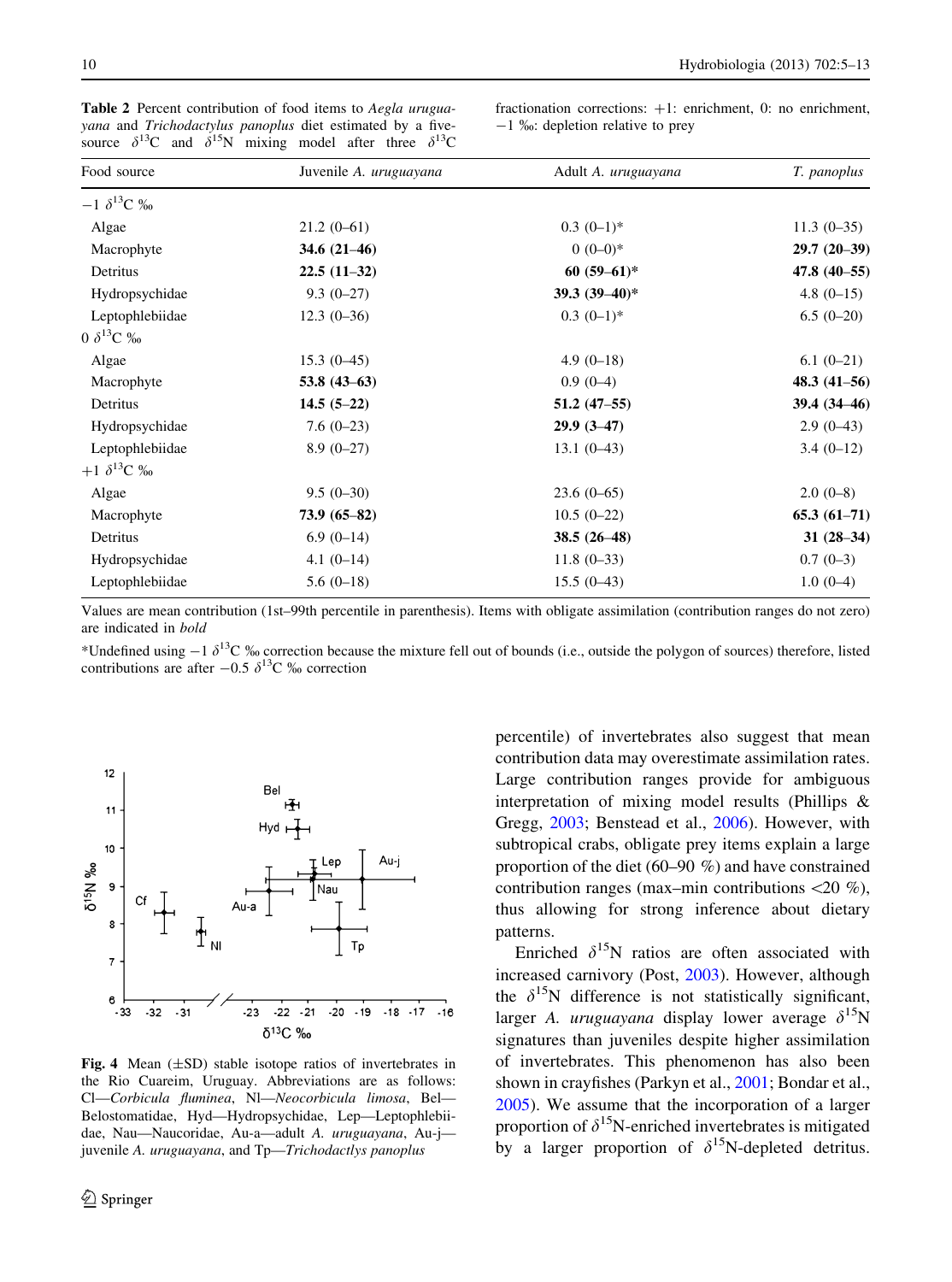In crayfishes, assimilation efficiencies are higher for invertebrates than plant detritus (Whiteledge & Rabeni, [1997\)](#page-8-0). Diets consisting of protein-rich invertebrates also result in faster growth rates (Bondar et al., [2005\)](#page-7-0) demonstrating a benefit to consuming animal material rather than plant material. Thus, increased consumption of detritus in adults could be an inadvertent side effect of foraging for invertebrates. This observation is consistent with aeglids affinity to habitats rich in leaf fragments and twigs (Bücker et al., [2008\)](#page-7-0).

Aeglids, like crayfishes, appear to be omnivorous. Ontogenetic shifts to carnivory and reductions in  $\delta^{15}N$ ratios are also shared characteristics with crayfishes (Gutiérez-Yurrita et al., [1998](#page-8-0); Parkyn et al., [2001](#page-8-0); Bondar et al., [2005\)](#page-7-0). The convergent morphology between crayfishes and aeglids may be key in these shared functional roles. However, aeglids have distinctly lower trophic positions than crayfishes. Crayfishes typically have higher trophic positions (based on  $\delta^{15}$ N ratios) than other invertebrates such as mayflies and caddisflies (Parkyn et al., [2001;](#page-8-0) Bondar et al., [2005\)](#page-7-0), suggesting that they can function as top invertebrate predators in some systems. In contrast, we found that aeglids have lower trophic positions than mayflies and caddisflies. Indeed, of all invertebrate taxa sampled, only bivalves and trichodactylids had lower trophic positions. Assimilation of  $\delta^{15}N$  and  $\delta^{13}$ C may be decoupled in crabs (Lancaster et al., [2008\)](#page-8-0), thus aeglids may preferentially assimilate detrital  $\delta^{15}N$  relative to crayfishes, particularly considering crayfishes are known to preferentially assimilate invertebrates relative to plants (Whiteledge & Rabeni, [1997](#page-8-0)).

Trichodactylus panoplus displays trophic characteristics of an herbivore–detritivore. This is similar to the trophic roles of crabs in tropical systems (Dobson et al., [2002;](#page-7-0) Dobson, [2004\)](#page-7-0). However, crabs are often opportunistically carnivorous (Dobson, [2004](#page-7-0)) and, depending on the extent, may be functional omnivores (March & Pringle, [2003\)](#page-8-0) or top-predators (Marijnissen et al., [2009](#page-8-0)) in their respective invertebrate communities. Based on mixing model estimations and their low-trophic position relative to other invertebrates, it is unlikely that T. panoplus engages in carnivory. Furthermore, trichodactylids do not appear to exploit terrestrial prey (Collins et al., [2007\)](#page-7-0) and we did not observe T. panoplus on land. Thus, crabs in subtropical South America appear to deviate from their

tropical counterparts. Fidelity to in situ resources may prevent these crabs from transporting some terrestrial resources into the aquatic food web. However, predation by numerous terrestrial predators including birds, mammals, reptiles, and amphibians (Collins et al., [2007](#page-7-0) and references therein) provides transport of autochthonous resources to the terrestrial food web. This difference in food web connectivity suggests further contrasts to tropical systems, where crabs frequently forage on land (Dobson, [2004\)](#page-7-0) and predation is often low (Dobson et al., [2007](#page-7-0); Lancaster et al., [2008\)](#page-8-0). This difference is likely because wet tropical montane environments are more conducive to overland excursions by crabs (Dobson et al., [2007](#page-7-0); Lancaster et al., [2008](#page-8-0)). The arid prairie environment of Uruguay and southern Brazil (Iriondo, [1999\)](#page-8-0) likely

prohibits this behavior. Although their feeding behavior is infrequently studied, freshwater crabs are likely important components of many subtropical South American stream ecosystems. A. uruguayana has trophic characteristics that mirror those observed in Northern Hemisphere temperate crayfishes (Cambaridae, Astacidae; Gutiérez-Yurrita et al., [1998;](#page-8-0) Bondar et al., [2005](#page-7-0); Stenroth et al., [2008](#page-8-0)) and Southern Hemisphere temperate crayfishes (Parastacidae; Parkyn et al., [2001\)](#page-8-0). These patterns are also consistent with other aeglid taxa (Collins et al., [2007;](#page-7-0) Santos et al., [2008\)](#page-8-0) Future studies are needed to determine whether like crayfish, aeglids are ecosystem engineers and keystone species (Feminella & Resh, [1989;](#page-7-0) Creed, [1994](#page-7-0); Usio, [2000](#page-8-0); Creed & Reed, [2004](#page-7-0); Dorn & Wojdak, [2004;](#page-7-0) Bengston et al., [2008](#page-7-0)). Furthermore, herbivory in streams can have dramatic effects on competitors as well as on taxa that rely on macrophytes for cover or reproduction (reviewed in Feminella & Hawkins, [1995\)](#page-7-0). Thus, the effects of trichodactylids in South American stream ecosystem processes are likely important ecologically and deserve further study, especially now that their distributions and evolution are increasing being documented (Pérez-Losada et al., [2002;](#page-8-0) Pérez-Losada et al., [2004](#page-8-0); Campos [2005;](#page-7-0) Pérez-Losada et al., [2009\)](#page-8-0).

Acknowledgments We are grateful to Alejandro Duarte, Wilson S. Serra, Marcelo Loureiro, Jordan Holcomb, and Felipe Cantera for assistance with fieldwork associated with this research. We thank Michael D. Madritch for assistance with sample preparation and the Bergós family for kindly allowing us access to the study site. Alan P. Covich provided beneficial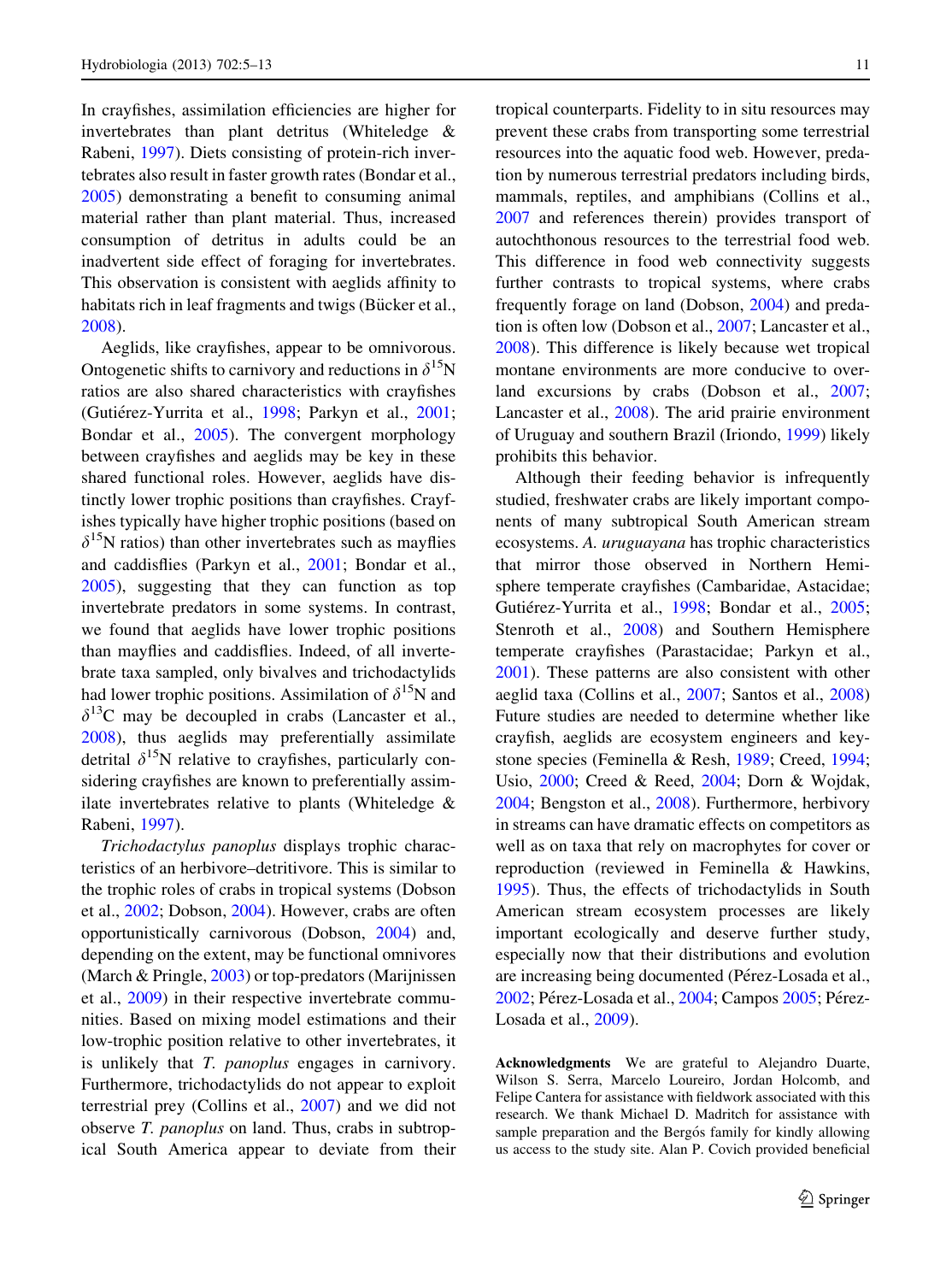<span id="page-7-0"></span>feedback on an earlier version of the manuscript. We also thank two anonymous reviewers for their comments that improved the manuscript. This research was funded by the Office of Student Research at Appalachian State University, the Paul V. Loiselle Conservation Fund and Sigma Xi. Collections were made under DINARA permit number 202/1383/2010.

## References

- Anderson, C. & G. Cabana, 2007. Estimating the trophic position of aquatic consumers in river food webs using stable nitrogen isotopes. Journal of the North American Benthological Society 26: 273–285.
- Bengston, J. R., M. A. Evans-White & K. B. Gibo, 2008. Effects of grazing minnows and crayfish on stream ecosystem structure and function. Journal of the North American Benthological Society 27: 772–782.
- Benke, A. C., J. B. Wallace, J. W. Harrison & J. W. Koebel, 2001. Food web quantification using secondary production analysis: predaceous invertebrates of the snag habitat in a subtropical river. Freshwater Biology 46: 329–346.
- Benstead, J. P., J. G. March, B. Fry, K. C. Ewel & C. M. Pringle, 2006. Testing IsoSource: stable isotope analysis of a tropical fishery with diverse organic matter sources. Ecology 87: 326–333.
- Bondar, C. A., K. Bottriell, K. Zeron & J. S. Richardson, 2005. Does trophic position of the omnivorous signal crayfish (Pacifastacus leniusculus) in a stream food web vary with life history stage or density? Canadian Journal of Fisheries and Aquatic Sciences 62: 2632–2639.
- Bond-Buckup, G., C. G. Jara, M. Pérez-Losada, L. Buckup & K. A. Crandall, 2008. Global diversity of crabs (Aeglidae: Anomura: Decapoda) in freshwater. Hydrobiologia 595: 267–273.
- Boulton, A. J., L. Boyero, A. P. Covich, M. Dobson, S. Lake, & R. Pearson, 2008. Are tropical streams ecologically different from temperate streams? Chapter 9. In Dudgeon, D. (ed.), Tropical Stream Ecology. Academic Press, San Diego, CA: 257–284.
- Bücker, F. R., Gonçalves. G. Bond-Buckup & A. S. Melo, 2008. Effect of environmental variables on the distribution of two freshwater crabs (Anomura: Aeglidae). Journal of Crustacean Biology 28: 248–251.
- Bueno, A. A. P. & G. Bond-Buckup, 2004. Natural diet of Aegla platensis Schmitt and Aegla ligulata Bond-Buckup and Buckup (Crustacea, Decapoda, Aeglidae) from Brazil. Acta Limnologica Brasiliensia 16: 115–127.
- Campos, M. R., 2005. Freshwater crabs from Colombia: a taxonomic and distributional study. Academia Colombiana de Ciencias Exactas Fisicas y Naturales. Coleccion Jorge Alvarez Lleras 24: 1–363.
- Castro-Souza, T. & G. Bond-Buckup, 2004. O nicho trófico de duas espécies simpátricas de Aegla Leach (Crustacea, Aeglidae) no tributário da bacia hidrográfica do Rio Pelotas, Rio Grande do Sul, Brasil. Revista Brasileira de Zoologia 21: 805–813.
- Collins, P. A., F. Giri & V. Williner, 2006. Population dynamics of Trichodactylus borellianus (Crustacea, Decapoda, Brachyura) and interactions with the aquatic vegetation of

the Paraná River (South America, Argentina). Annales de Limnologie – International Journal of Limnology 42: 19–25.

- Collins, P. A., V. Williner, & F. Giri, 2007. Littoral communities: macrocrustaceans. In Iriondo, M. H., L. C. Paggi & M. J. Parma (eds), The Middle Parana River. Limnology of a Subtropical Wetland. Springer-Verlag, Berlin: 277–302.
- Covich, A. P. & W. H. McDowell, 1996. The stream community. In Reagan, D. P. & R. B. Waide (eds), The Food Web of a Tropical Rain Forest. University of Chicago Press, Chicago, IL: 433–459.
- Covich, A. P., M. A. Palmer & T. A. Crowl, 1999. The role of benthic invertebrate species in freshwater ecosystems: zoobenthic species influence energy flows and nutrient cycling. Bioscience 49: 119–127.
- Crandall, K. A. & J. E. Buhay, 2008. Global diversity of crayfish (Astacidae, Cambaridae, and Parastacidae – Decapoda) in freshwater. Hydrobiologia 595: 295–301.
- Creed, R. P. Jr., 1994. Direct and indirect effects of crayfish grazing in a stream community. Ecology 75: 2091–2103.
- Creed, R. P. Jr., & J. M. Reed, 2004. Ecosystem engineering by a crayfish in a headwater stream community. Journal of the North American Benthological Society 23: 224–236.
- Cross, W. F., A. P. Covich, T. A. Crowl, J. P. Benstead & A. Ramirez, 2008. Secondary production, longevity and resource consumption rates of freshwater shrimps in two tropical streams with contrasting geomorphology and food web structure. Freshwater Biology 53: 2504–2519.
- DeNiro, M. J. & S. Epstein, 1978. Influence of diet on the distribution of carbon isotopes in animals. Geochimica at Cosmochimica Acta 45: 341–351.
- Dobson, M., 2004. Freshwater crabs in Africa. Freshwater Forum 21: 3–26.
- Dobson, M., A. M. Magana, J. M. Mathooko & F. K. Ndegwa, 2002. Detritivores in Kenyan highland streams: more evidence from the paucity of shredders in the tropics? Freshwater Biology 47: 909–919.
- Dobson, M., A. Magana, J. Lancaster & J. M. Mathooko, 2007. Aseasonality in the abundance and life history of an ecologically dominant freshwater crab in the Rift Valley, Kenya. Freshwater Biology 52: 215–225.
- Dorn, N. J. & J. M. Wojdak, 2004. The role of omnivorous crayfish in littoral communities. Oecologia 140: 150–159.
- Feminella, J. W. & C. P. Hawkins, 1995. Interactions between stream herbivores and periphyton: a quantitative analysis of past experiments. Journal of the North American Benthological Society 14: 465–509.
- Feminella, J. W. & V. H. Resh, 1989. Submersed macrophytes and grazing crayfish: an experimental study of herbivory in a California freshwater marsh. Ecography 12: 1–8.
- France, R., 1996. Ontogenetic shift in crayfish  $\delta^{13}$ C as a measure of land-water ecotonal coupling. Oecologia 107: 239–242.
- Frantle, S. F., A. I. Dittel, S. M. Schwalm, C. E. Epifanio & M. L. Fogel, 1999. A food web analysis of the juvenile blue crab, Callinectes sapidus, using stable isotopes in whole animals and individual amino acids. Oecologia 120: 416–426.
- Gannes, L. Z., D. M. O'Brien & C. Martínez del Rio, 1997. Stable isotopes in animal ecology: assumptions, caveats, and a call for more laboratory experiments. Ecology 78: 1271–1276.